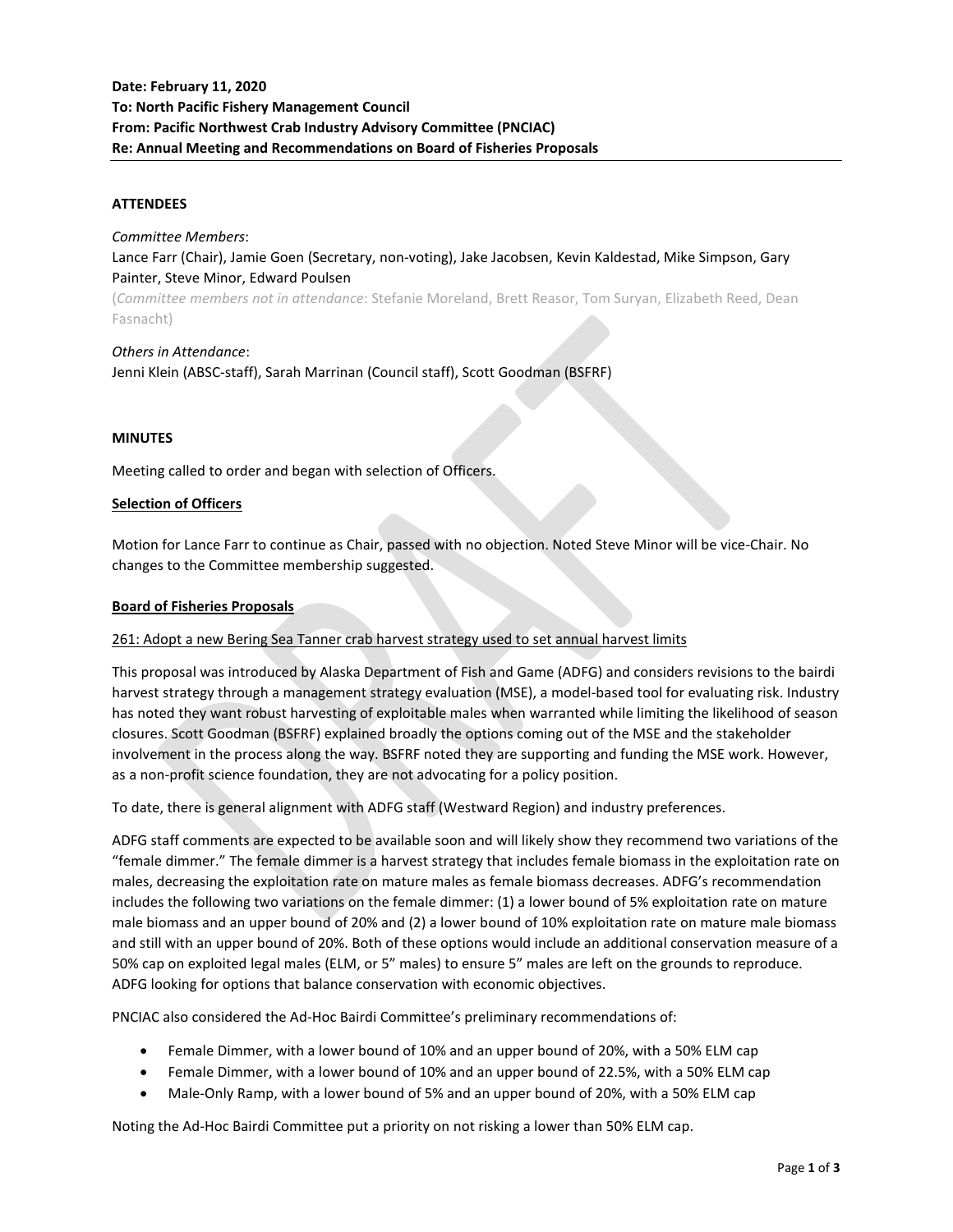To date, ADFG and the Ad-Hoc Bairdi Committee have in common the option of a female dimmer with a lower bound of 10% and an upper bound of 20%, with a 50% ELM cap.

PNCIAC discussed the difference in the floor values of 5% and 10%. If males and females are generally tracking together than a lower floor approach to conservation generally makes sense. However, if males are tracking upward while females are declining then a higher floor makes sense. This would take advantage of clean shell mature males that may be trending upwards until they trend downward to track with the females. Generally, male and female biomass has tracked together, although there has been a period of time where they did not. PNCIAC noted they want to harvest crab when worth more money and before they turn old shell, think 10% would work better for that.

PNCIAC briefly discussed the female dimmer option with an upper bound of 22.5%, noting it hits the 50% ELM cap more often.

The male-only options in the MSE do not consider females in the equation. Because of this, ADFG has noted in conversations that they would likely recommend lowering the ELM below 50% in the male-only options as an added conservation measure to buffer uncertainty.

PNCIAC supports the female dimmer option with a lower bound of 10% exploitation rate on mature male biomass and an upper bound of 20%, with a 50% ELM cap. Their rationale is that this option is shared between ADFG and the Ad-Hoc Bairdi Committee. While there may be better options for industry, including some that could be scientifically justified, this is a shared option among the agency and industry preferences. This option has been vetted through an MSE process with stakeholder involvement along the way. Industry involved in the MSE process noted appreciation for the transparency and positive working relationship with ADFG and a desire to maintain that.

### 262: Modify the Bering Sea C. opilio harvest strategy definition of "exploited legal males"

This proposal was submitted by Alaska Bering Sea Crabbers (ABSC) and considers lowering the market-preferred size of opilio. ABSC intends to withdraw this proposal until further scientific information is available on the potential impact to the sustainability of the stock.

PNCIAC did not discuss or take a position on this proposal.

# 263: Modify retention of incidentally harvested Bering Sea District C. bairdi during directed C. opilio season

This proposal was submitted by ABSC and considers allowing a small amount of bairdi to be landed as incidental catch (cling-ons) with opilio when the bairdi season is closed. Any bairdi landed would be tallied for catch accounting purposes and forfeited (i.e., could not be sold). ADFG staff have indicated they do not support this proposal. ABSC intends to discuss this proposal further with ADFG and may consider withdrawing it.

PNCIAC has no comment on this proposal.

### 264: Amend Area J Tanner crab season opening weather delay criteria

PNCIAC noted this proposal does not pertain to them and has no comment.

### 265: Update Bering Sea and Aleutian Islands crab registration regulations

PNCIAC noted this proposal would provide more flexibility and supports this proposal.